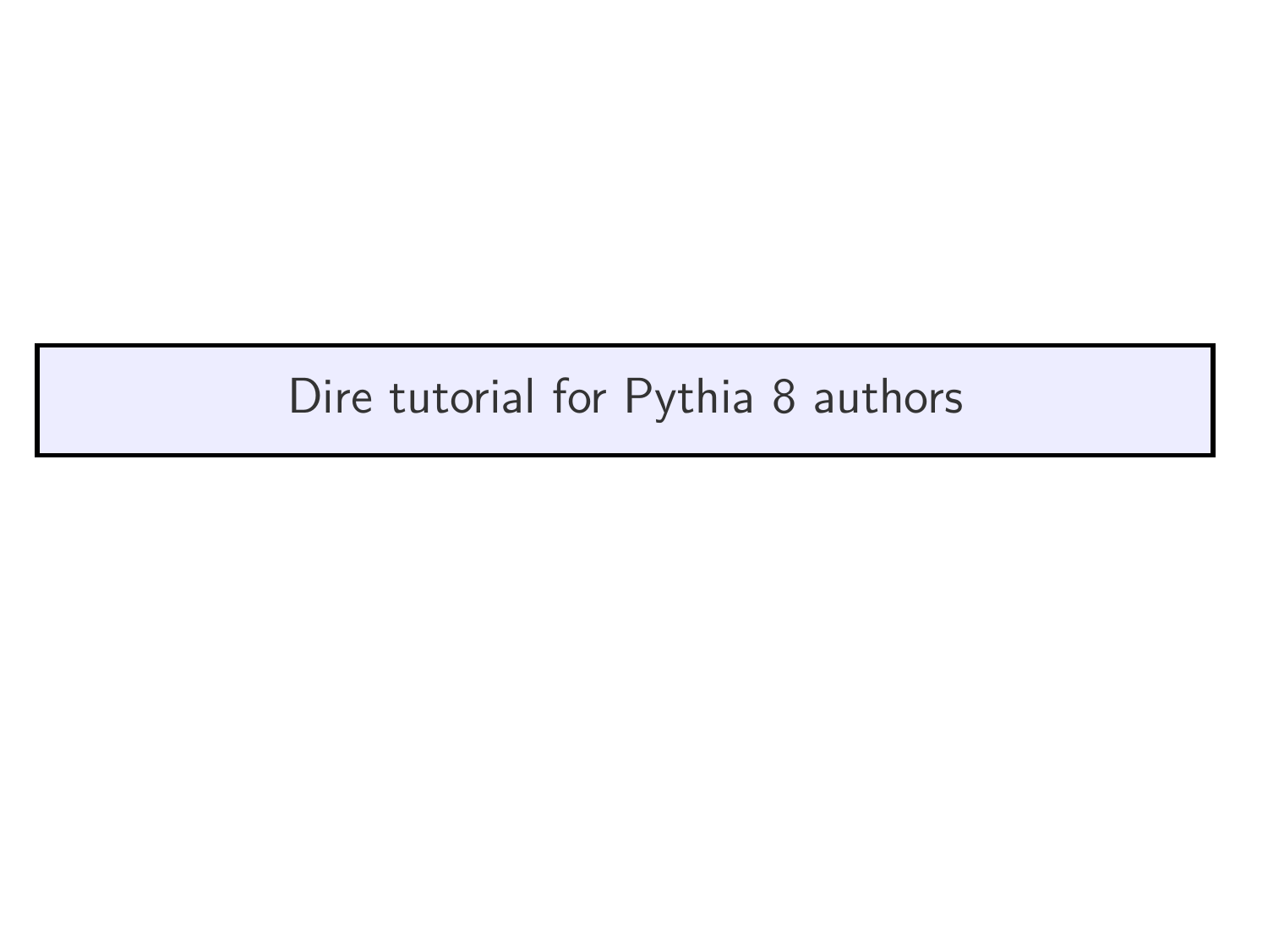- *◦* run Dire at least once
- *◦* illustrate basic usage
- *◦* find technical and physics differences to Pythia simple shower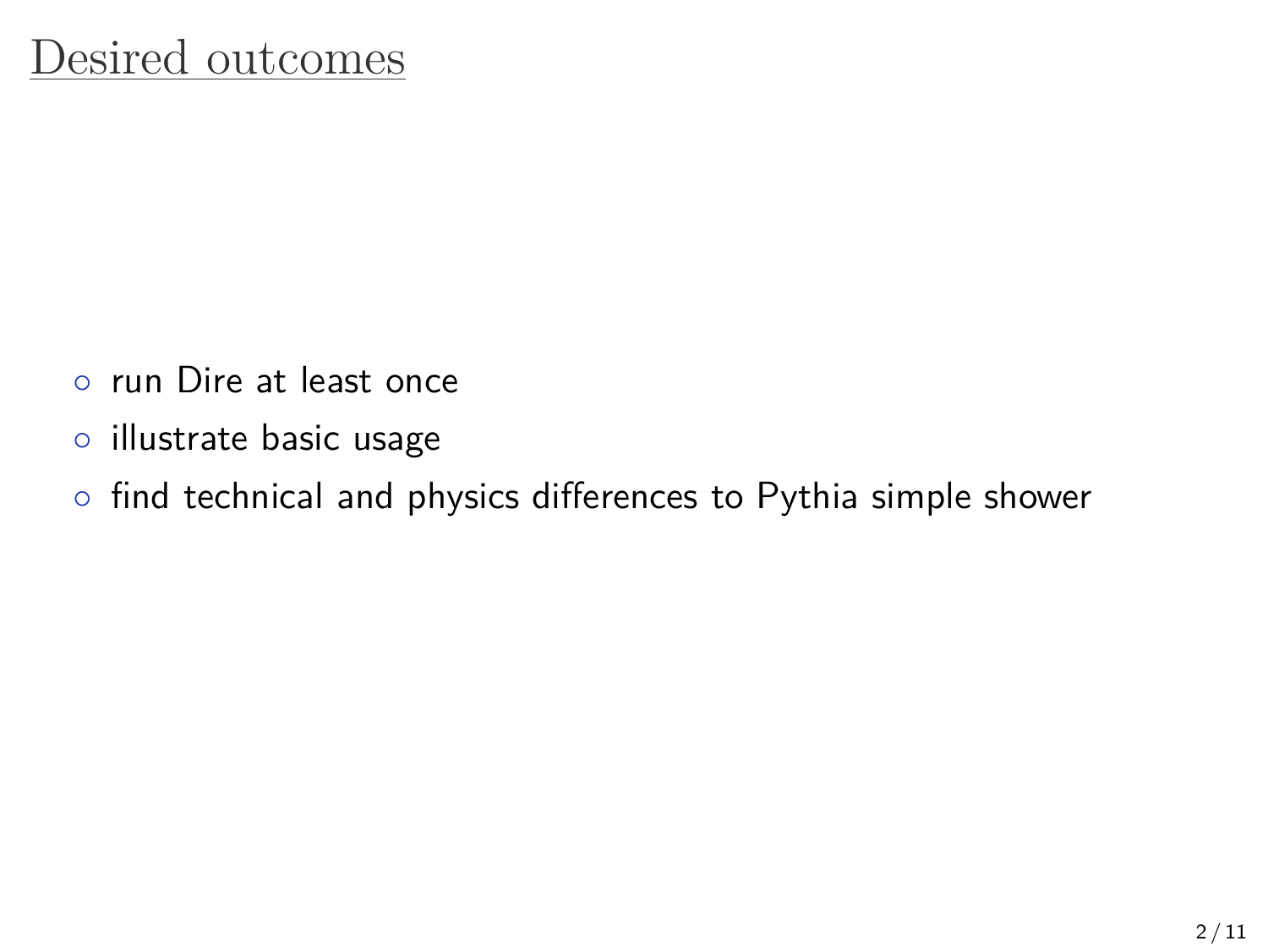Since 8.300, Dire is now an embedded part of Pythia. Dire replaces Pythia's showers by a model that

- *◦* has splitting variables that do not distinguish between dipole ends *→* symmetry
- *◦* uses (Catani-Seymour) splitting kernels that distinguish between dipole ends *→* deliberate identification of collinear directions
- *◦* includes higher-order corrections to kernels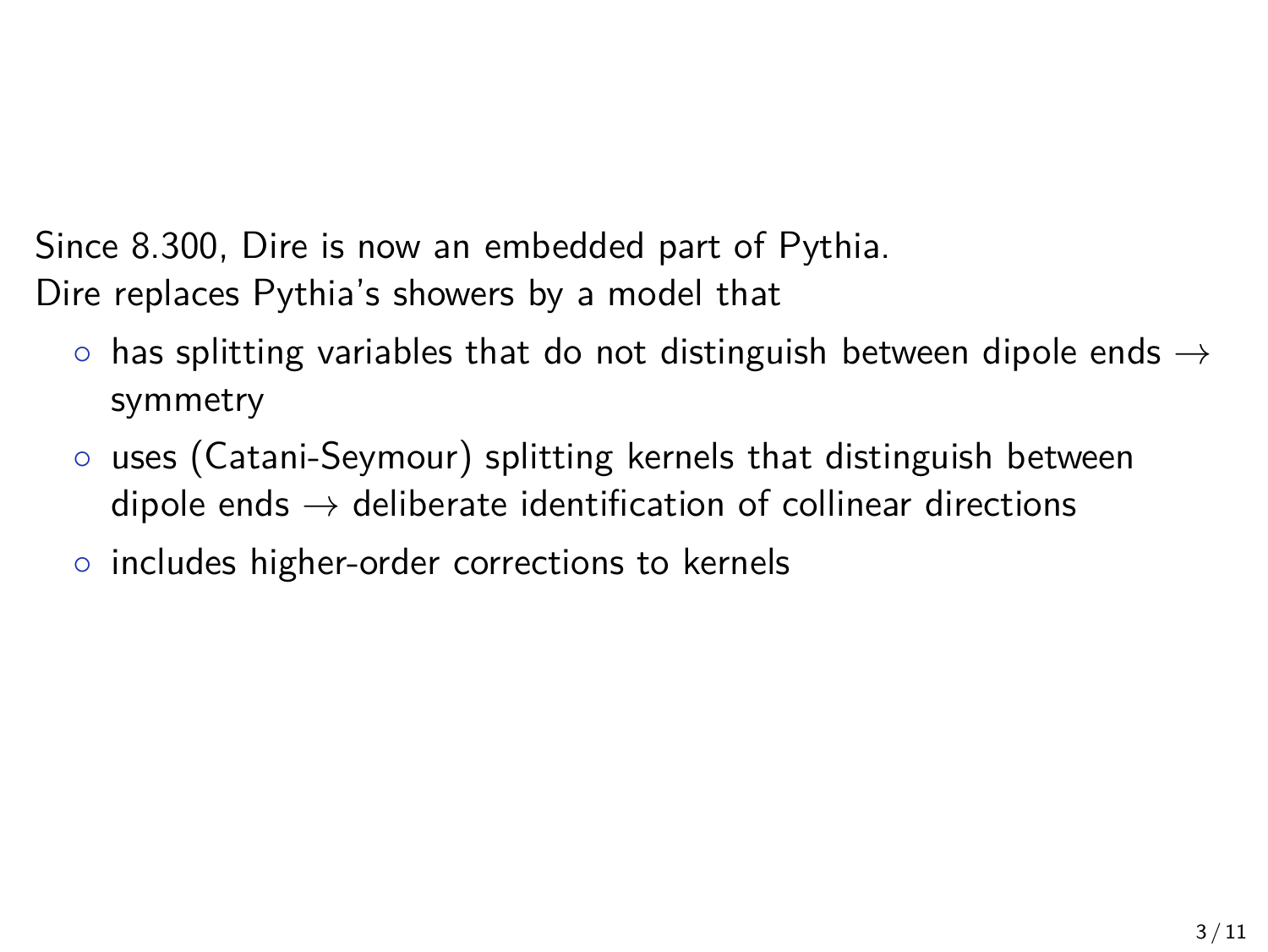The philosophy behind Dire is

- *◦* keep analytic control & make code easily extendable
- *◦* do not prevent future use relying on MS renormalization or DGLAP evolution
- *◦* supply all ingredients for merging of any (B)SM emission, and beyond NLO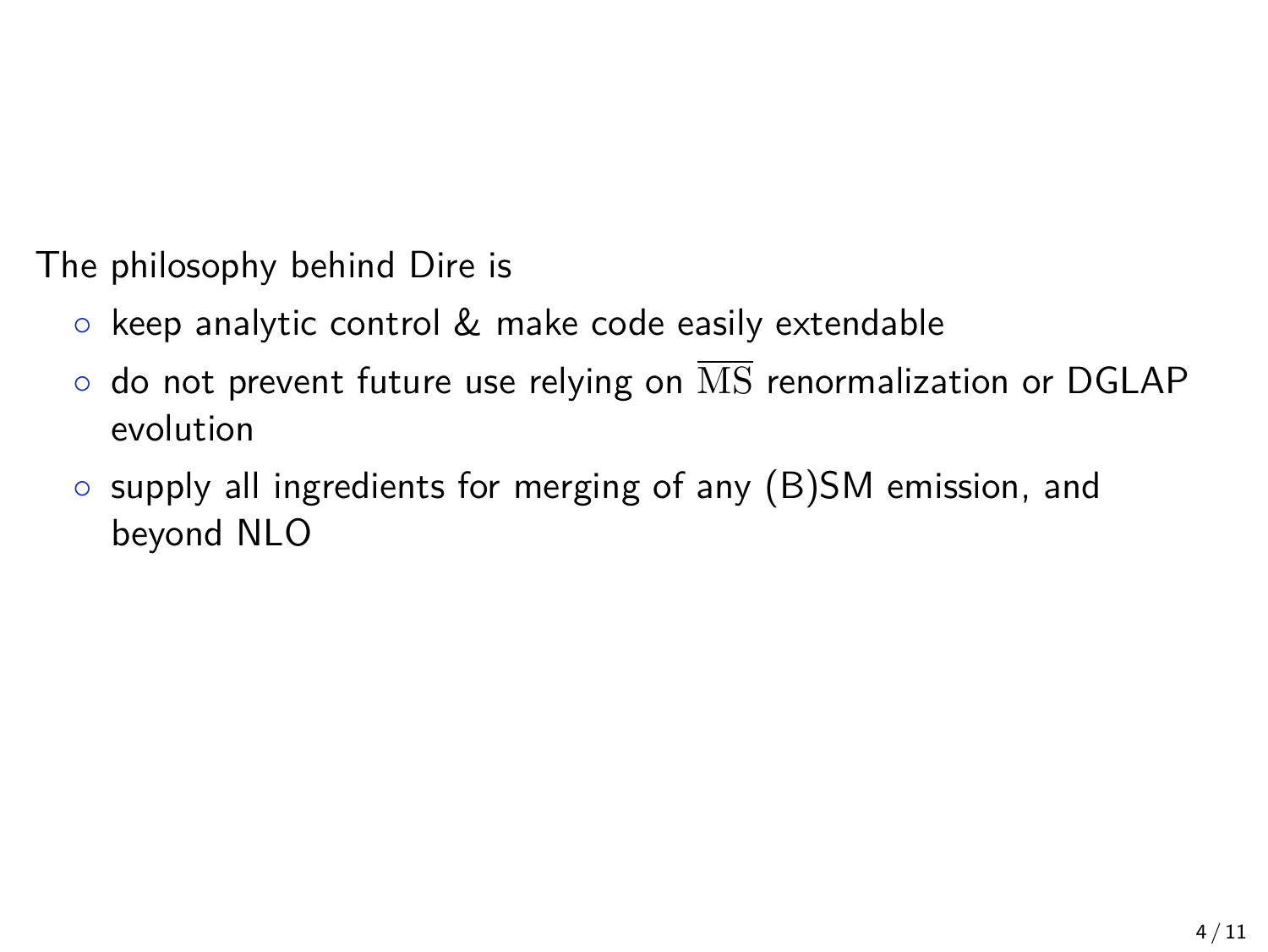Unfortunately, while preparing the tutorial, a bug was found that makes Dire usage problematic. To fix, you need to edit include/Pythia8/Dire.h, changing the function names

void endEvent void beginEvent

to

void onEndEvent void onBeginEvent

and then recompile Pythia :(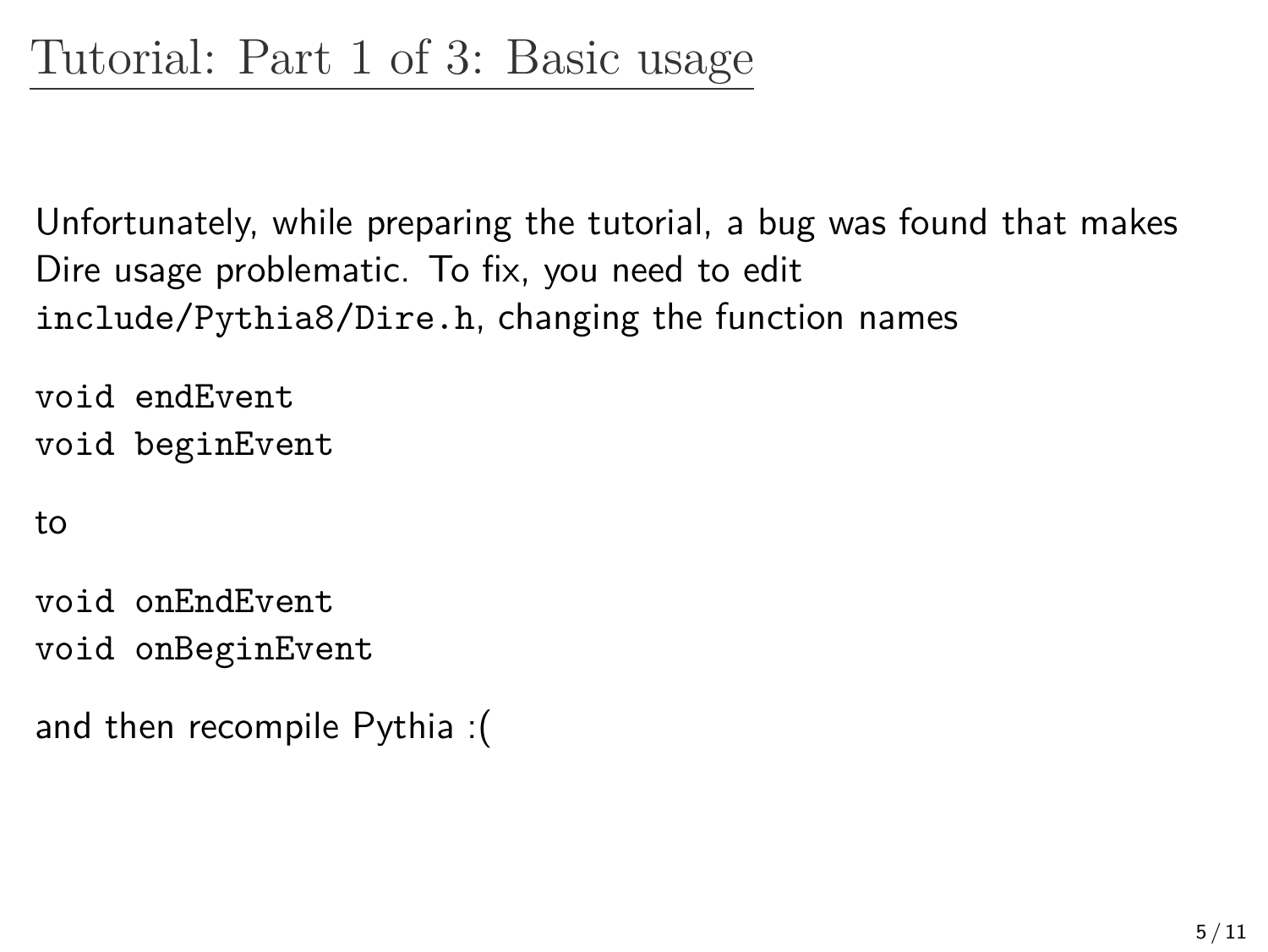*◦* compile main300

- *◦* run ./main300 --input main300.cmnd This will produce  $e^+e^- \rightarrow$  jets events at LEP.
- *◦* Dire allows for weighted showers, to e.g. treat splitting kernel for which overestimates are too low. For final state showers with final-state recoiler, this can (only) happen due to quark mass or  $\mathcal{O}(\alpha_s^2)$  corrections
- *◦* thus, look at the weight spectrum printed to weights.dat you could e.g. invoke gnuplot via gnuplot -e "set xrange [-5:5]; plot 'weights.dat' u 1:2 w l; pause -1"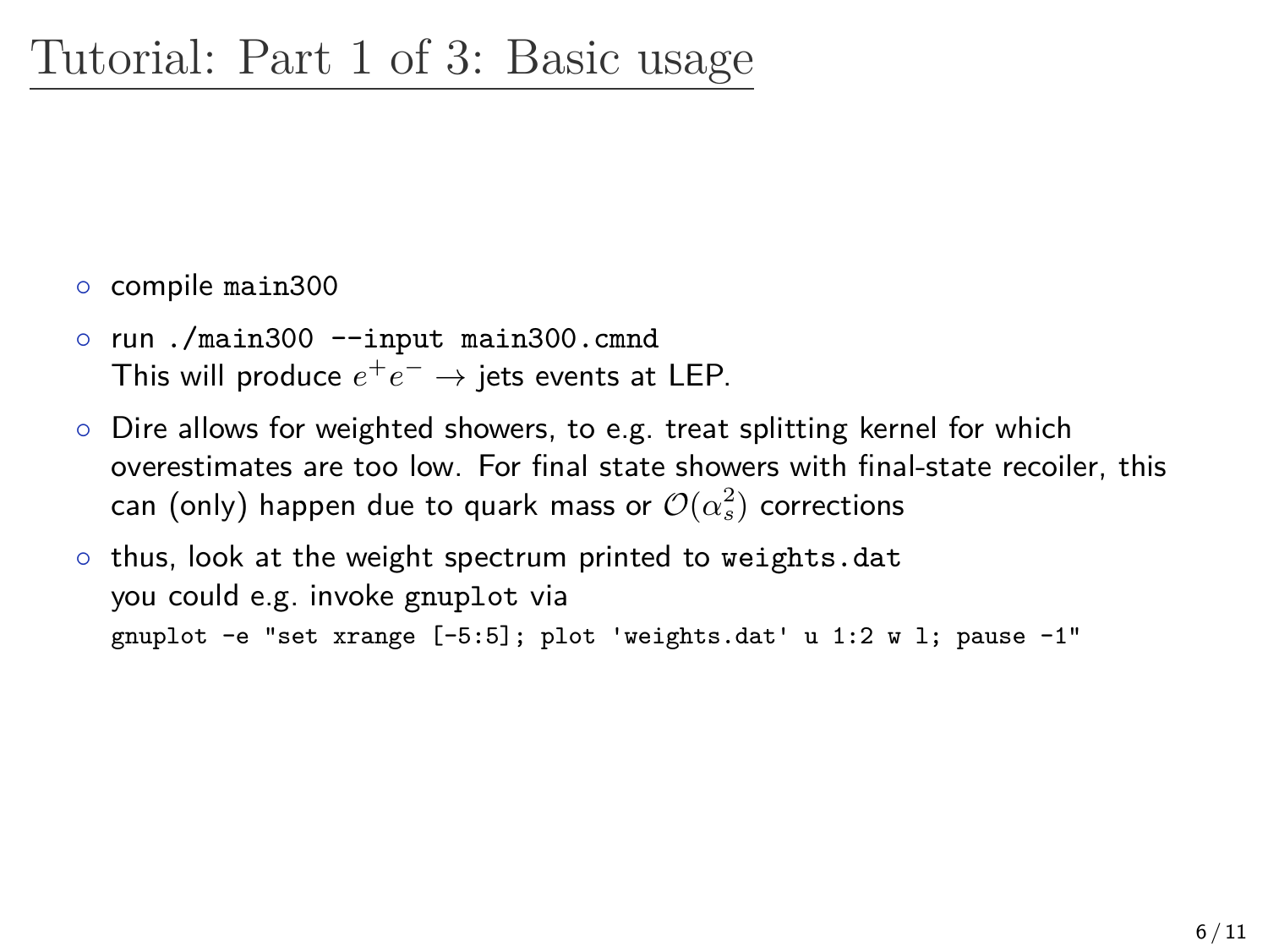# Tutorial: Part 1 of 3: Basic usage

*◦* In the presence of initial partons, Dire may also produce event weights due to negative PDFs or splitting kernels that turn negative. To test this, it is convenient to switch to a DIS setup, by changing section  $\overline{3}$ ) in main300.cmnd to

| # Set hard process.                   |            |
|---------------------------------------|------------|
| $WeakBosonExchange:ff2ff(t:gmZ) = on$ |            |
| Beams:idA                             | $= -11$    |
| Beams:idB                             | $= 2212$   |
| Beams:frameType                       | $= 2$      |
| Beams:eA                              | $= 27.5$   |
| Beams:eB                              | $= 920.0$  |
| PhaseSpace:Q2min                      | $= 1000.0$ |
| # Q2 as factorization scale.          |            |
| $SigmaProcess: factorScale2 = 6$      |            |
| $SigmaProcess:renormScale2 = 6$       |            |

- *◦* run ./main300 --input main300.cmnd
- *◦* look at the weight spectrum again, e.g. with gnuplot -e "set xrange [-5:5]; plot 'weights.dat' u 1:2 w l; pause -1"
- *◦* You should observe a larger spread of event weights. However, the unitarity of the shower guarantees that the average shower weight is still unity.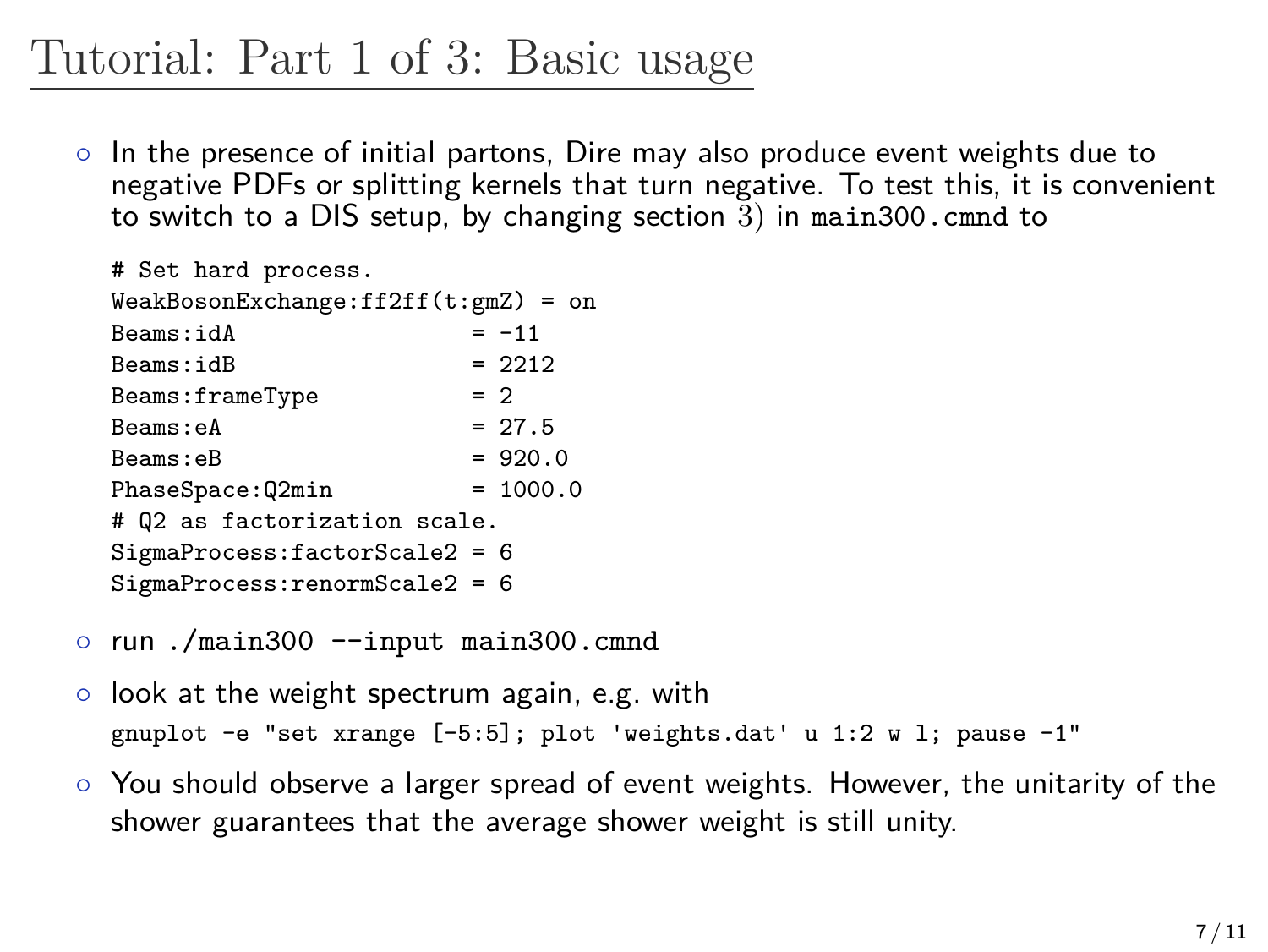## Tutorial: Part 2 of 3

One main point about Dire is the inclusion of higher-order splitting kernels.

**Q:** Why bother? **A:** Mainly for matching N*<sup>k</sup>* LO calculations.

**Example worry:** NLO calcuations require NLO PDFs. Initial-state showers should unfold PDF evolution, starting from the PDFs of the hard process *→* require NLO DGLAP kernels.

But is the effect relevant enough that we should worry? *⇒* Check!

- *◦* Keep the DIS setup of main300.cmnd. To avoid having to code the event analysis, you can use the main program main300plots.cc from the repository.
- *◦* Switch on NLO DGLAP kernels by using the settings

```
DireTimes:kernelOrder = 3
DireSpace:kernelOrder = 3
```
- *◦* What's the effect on the pion multiplicity as function of *z* (as a stand-in for the pion fragmentation function)? main300plot will print the histogram table npi.dat for you.
- *◦* No visible impact on final state, so maybe not something to worry about for the bulk?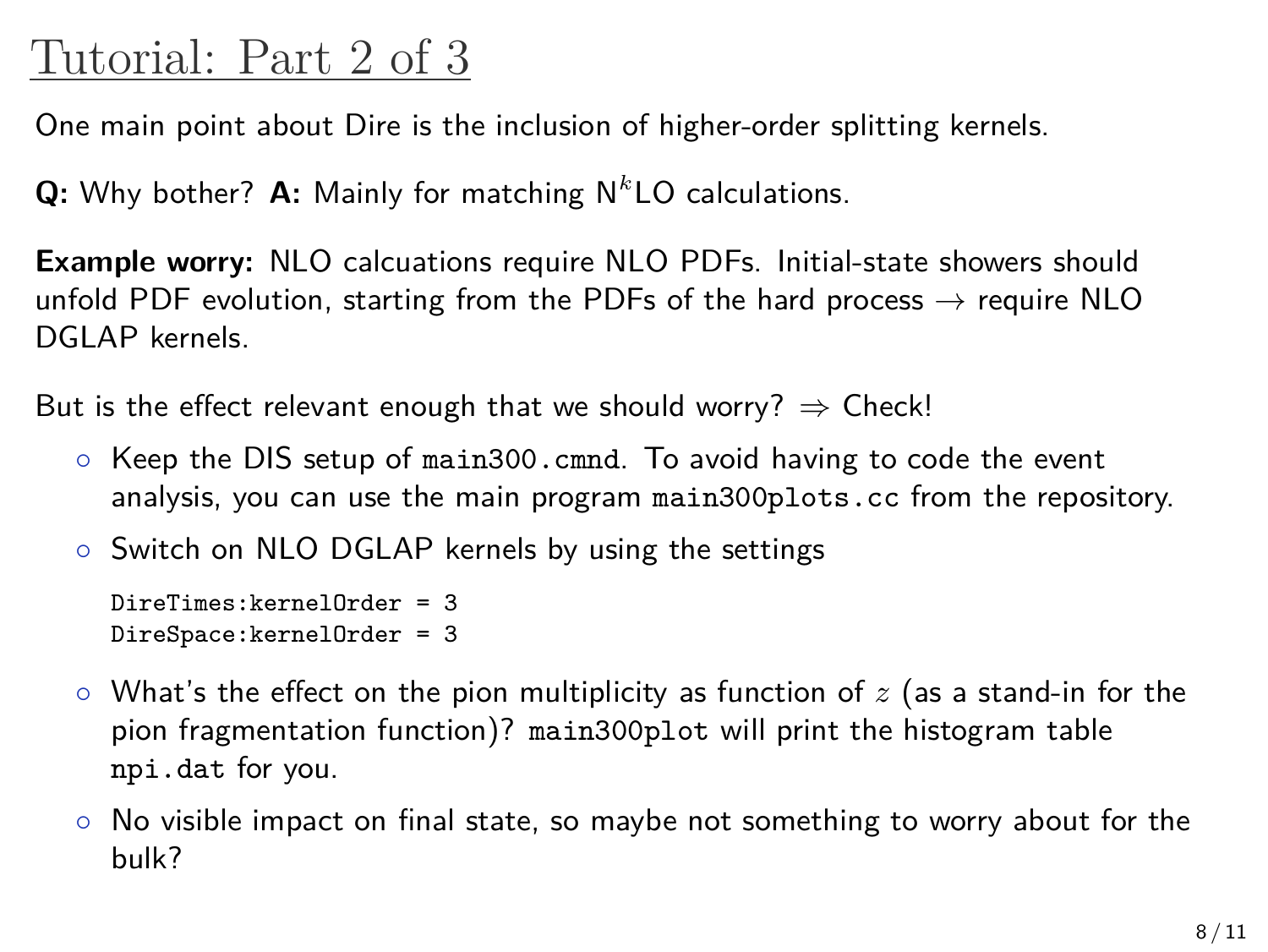### Tutorial: Part 2 of 3

#### Suggested procedure for comparison:

#run with default, then cp npi.dat npi-ko1.dat #run with new kernel order 3, then cp npi.dat npi-ko3.dat # then enter gnuplot and do plot "< paste npi-ko1.dat npi-ko3.dat" u 1:((\$2-\$4)/(\$2+\$4)) w l t "default vs. nloglap"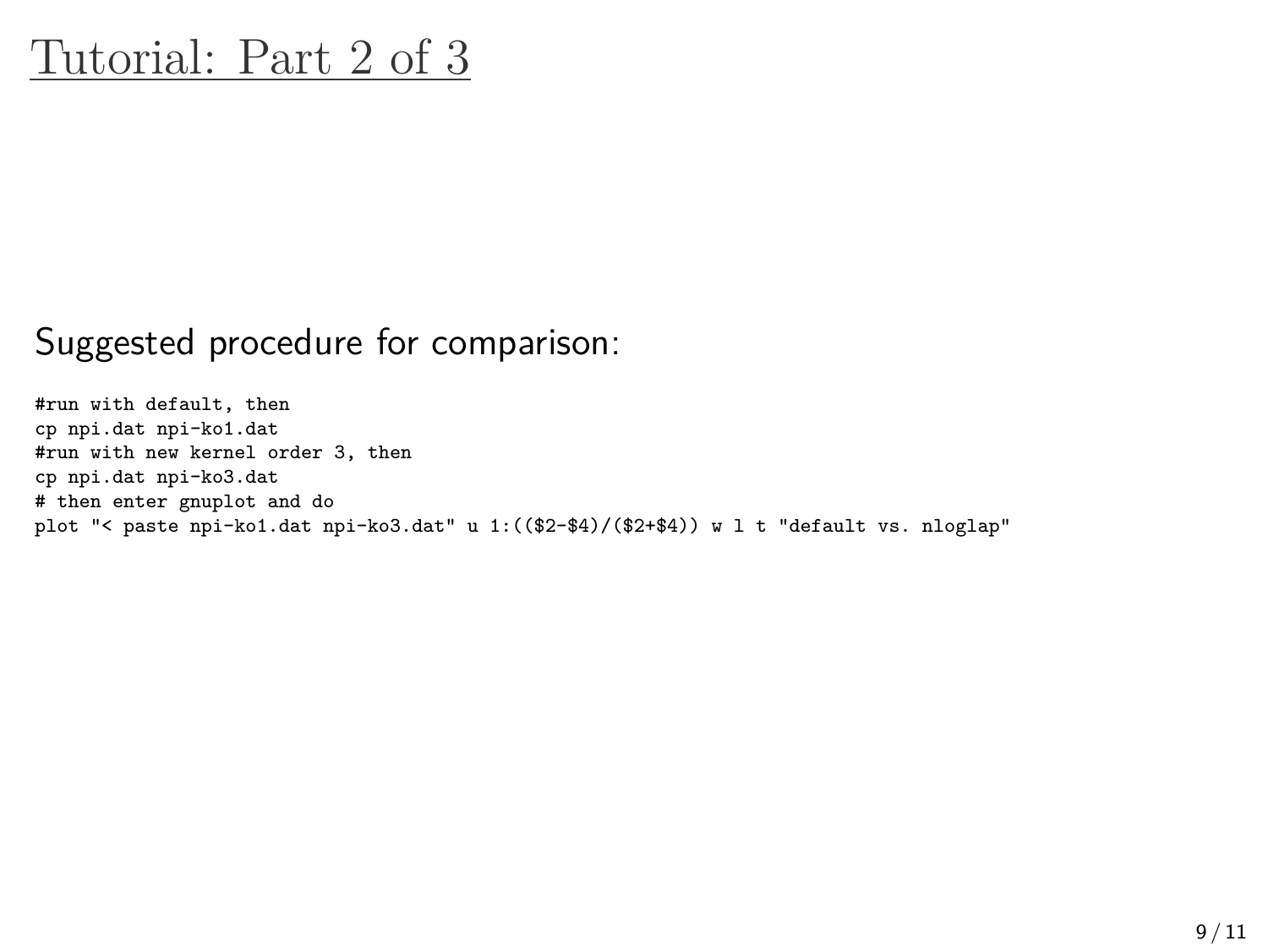## Tutorial: Part 3 of 3

However, note that NLO DGLAP cannot be used to regularize NNLO calculations, because it can't act as differential subtraction of IR singularities. The full  $\mathcal{O}(\alpha_s^2)$ singularity structure is much more complex, e.g. includes spin- and color-correlations, new phasespace regions to fill, recoil corrections, and all kinds of interference effects.

Double-soft parts of singularity structure are included in Dire – so what's the impact of this compared to the primitive leadin-order shower

- *◦* Return to the LEP setup of main300.cmnd
- *◦* Switch on double-soft kernels by using the settings

```
DireTimes:kernelOrder = 4
DireSpace:kernelOrder = 4
```
- *◦* What's the effect on the Durham jet separation, compared to the default result? main300plot will print the histogram tables y23.dat and y34.dat for you.
- *◦* Again, overall moderate impact on baseline. Note however that the shower uncertainties will become smaller – and that without playing any tricks with "compensation terms".